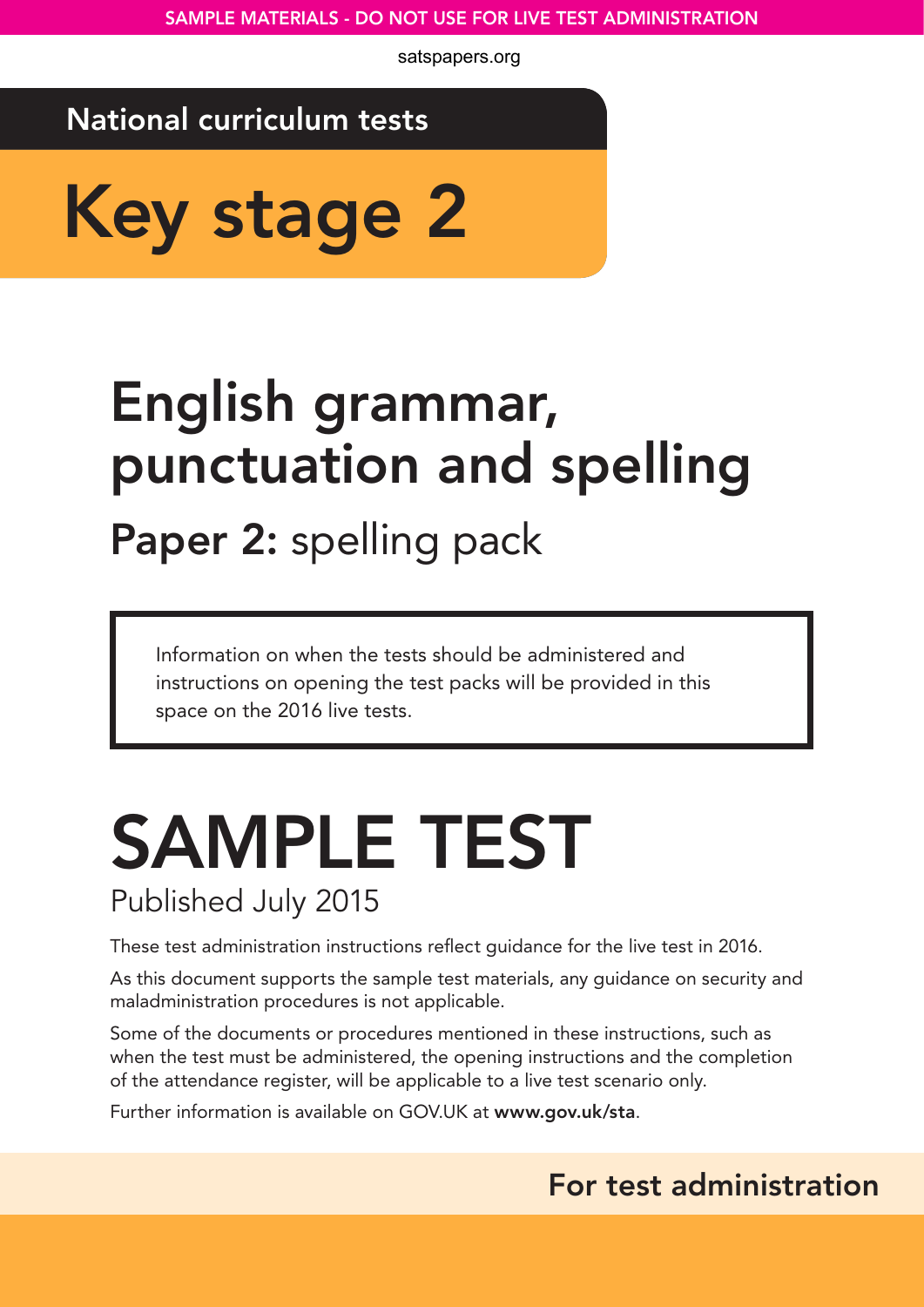#### 2016 Key stage 2 English grammar, punctuati<del>ଭିର୍ଷନ୍ତି) (ମଣ୍ଡିସିଆର</del>୍ଶ୍ୱ Sample test Paper 2: spelling

The key stage 2 English grammar, punctuation and spelling sample test consists of 2 papers. The papers must be administered in order. Pupils may have a break between the papers. However, test packs must not be opened until the pupils are in the test room ready to complete the test.

#### **Paper 2: spelling**

The following information explains how to administer the key stage 2 English grammar, punctuation and spelling sample test Paper 2: spelling. If you have any questions, you should check with your headteacher or key stage 2 test co-ordinator before you administer the test. The transcript for administration of the test is included in these instructions.

Please make sure you follow these instructions correctly to ensure that the test is properly administered.

| <b>Format</b>                    | This component consists of an answer booklet for pupils to complete and a test transcript to<br>be read by the test administrator.<br>Pupils will have approximately 15 minutes to complete the test (not strictly timed), by writing<br>$\bullet$<br>the 20 missing words in the answer booklet.                                                                                                                                                                                                                                                                                                                                                                                                                                                                                                                                                                                                                                                                                                                                   |
|----------------------------------|-------------------------------------------------------------------------------------------------------------------------------------------------------------------------------------------------------------------------------------------------------------------------------------------------------------------------------------------------------------------------------------------------------------------------------------------------------------------------------------------------------------------------------------------------------------------------------------------------------------------------------------------------------------------------------------------------------------------------------------------------------------------------------------------------------------------------------------------------------------------------------------------------------------------------------------------------------------------------------------------------------------------------------------|
| <b>Equipment</b>                 | Each pupil will need the equipment specified below:<br>a blue / black pen or a dark pencil<br>rubber (optional). If rubbers are not provided, you should tell the pupils that they may cross<br>out any answers they wish to change.<br>Pupils are not allowed:<br>dictionaries<br>electronic spell checkers<br>bilingual word lists.                                                                                                                                                                                                                                                                                                                                                                                                                                                                                                                                                                                                                                                                                               |
| <b>Assistance</b>                | Pupils should not require any assistance during the administration of Paper 2: spelling. You<br>must ensure that nothing you say or do during the test could be interpreted as giving pupils an<br>advantage.<br>You should take care not to overemphasise spelling when reading out the words that pupils<br>need to spell.                                                                                                                                                                                                                                                                                                                                                                                                                                                                                                                                                                                                                                                                                                        |
| <b>Before the</b><br>test begins | Review the list of pupils with any particular individual needs: e.g. pupils who may need a<br>transcript made at the end of the test. Ensure that you know how to administer any access<br>arrangements correctly. Please refer to the 2015 Key Stage 2 Access Arrangements Guidance.<br>It is important that the pupils' names on their tests match the names on the test attendance<br>register. Check with your test co-ordinator whether any pupil in your group is known by a<br>different name in school, or has changed their name since pupil registration. This is so you can<br>remind the pupil to write the correct name on their test paper.<br>Check that there are enough administrators to maintain adequate supervision for the test.<br>$\bullet$<br>You should consider the possibility of at least 1 test administrator needing to leave the room<br>with a pupil.<br>Ensure that you understand how to deal with issues during the tests.<br>Write the school's name on a board that is visible to all pupils. |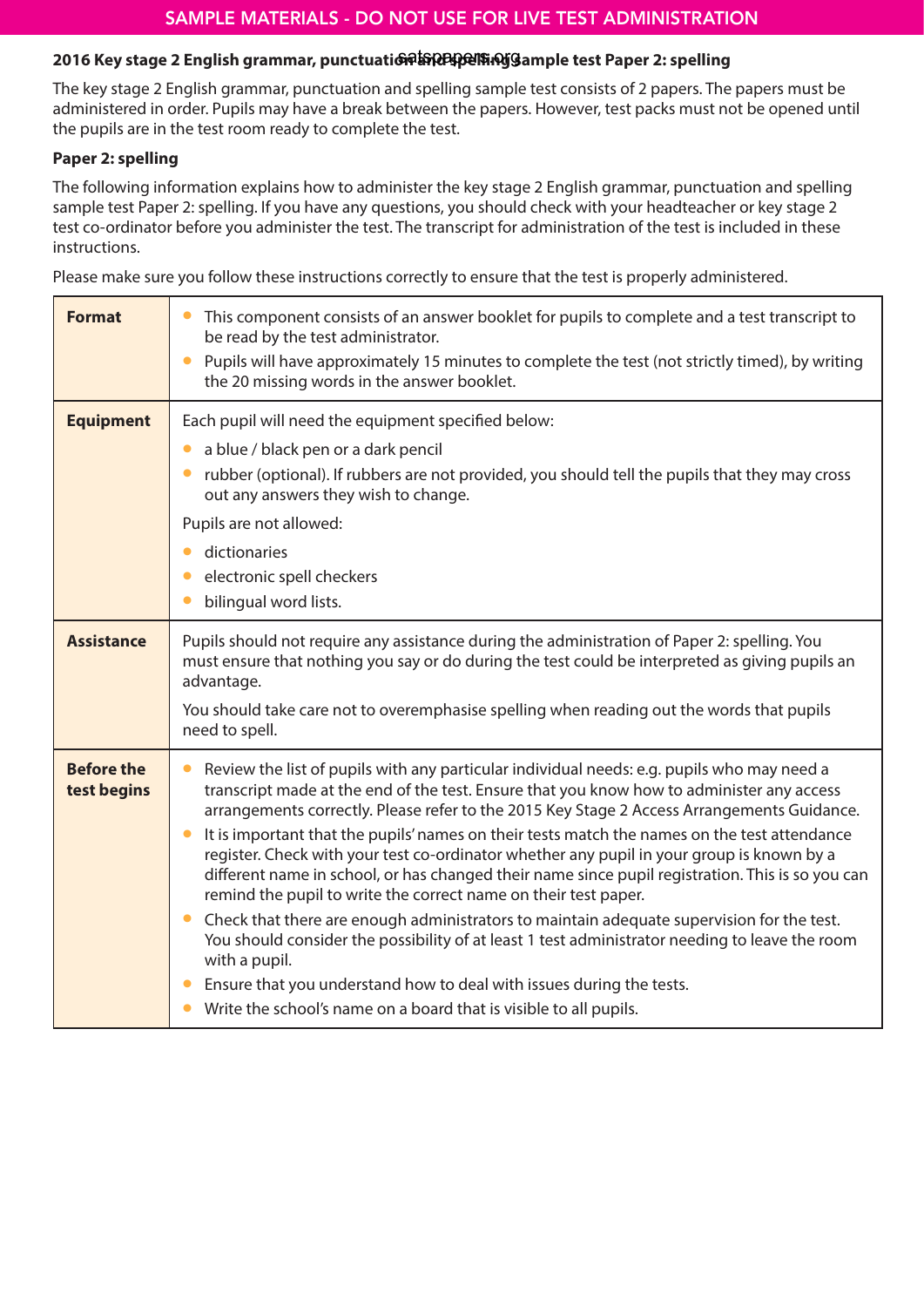|                                                   | satspapers.org                                                                                                                                                                                                                                                             |
|---------------------------------------------------|----------------------------------------------------------------------------------------------------------------------------------------------------------------------------------------------------------------------------------------------------------------------------|
| <b>How to deal</b><br>with issues                 | It is impossible to plan for every scenario. Whatever action you take, pupil safety must always be<br>your first consideration.                                                                                                                                            |
| during the<br>test                                | In the following circumstances, you will need to stop the test either for an individual pupil or for<br>the whole cohort:                                                                                                                                                  |
|                                                   | the print is illegible in the answer booklet                                                                                                                                                                                                                               |
|                                                   | an incorrect test has been administered                                                                                                                                                                                                                                    |
|                                                   | a fire alarm goes off                                                                                                                                                                                                                                                      |
|                                                   | a pupil is unwell                                                                                                                                                                                                                                                          |
|                                                   | a pupil needs to leave the test room during the tests                                                                                                                                                                                                                      |
|                                                   | a pupil is caught cheating.                                                                                                                                                                                                                                                |
|                                                   | If you need to stop the test:                                                                                                                                                                                                                                              |
|                                                   | make a note of the time                                                                                                                                                                                                                                                    |
|                                                   | make sure pupils are kept under test conditions and that they are supervised                                                                                                                                                                                               |
|                                                   | if they have to leave the room, ensure they don't talk about the test                                                                                                                                                                                                      |
|                                                   | speak to your test co-ordinator or a senior member of staff for advice on what to do next.                                                                                                                                                                                 |
|                                                   | You should brief your headteacher on how the incident was dealt with once the test is over.                                                                                                                                                                                |
| <b>What to do</b><br>at the start<br>of the test  | Check that pupils don't have mobile phones or other disruptive items.<br>Check that pupils don't have any materials or equipment that may give them extra help.<br>Check that seating is appropriately spaced and that no pupil can see another pupil's<br>answer booklet. |
|                                                   | Ensure that each pupil has a copy of Paper 2: spelling.                                                                                                                                                                                                                    |
| <b>What to say</b><br>at the start<br>of the test | It is important to brief pupils fully at the start of each test. You should use this script to introduce<br>Paper 2: spelling:                                                                                                                                             |
|                                                   | This is the key stage 2 English grammar, punctuation and spelling test Paper 2: spelling.<br>You should have Paper 2: spelling in front of you.                                                                                                                            |
|                                                   | • You will need a blue / black pen or a dark pencil and you may use a rubber for this test. If<br>rubbers are not provided, you should tell the pupils that they may cross out any answer that<br>they wish to change.                                                     |
|                                                   | Write your name and school name on the front of your test paper. (If any pupil's name differs<br>to the name provided during pupil registration, instruct the pupil to write both names on the<br>paper.)                                                                  |
|                                                   | To make sure your answers can be marked, don't write in the grey areas, on the barcode or on<br>the lines at the top and bottom of the edge of the page and don't crumple your test paper.                                                                                 |
|                                                   | If you want to change your answer, put a line through the response you don't want the<br>marker to read.                                                                                                                                                                   |
|                                                   | If you have any questions during the test, you should put your hand up and wait for someone<br>to come over to you. Remember, I can't help you answer any of the test questions.<br>You must not talk to each other.                                                       |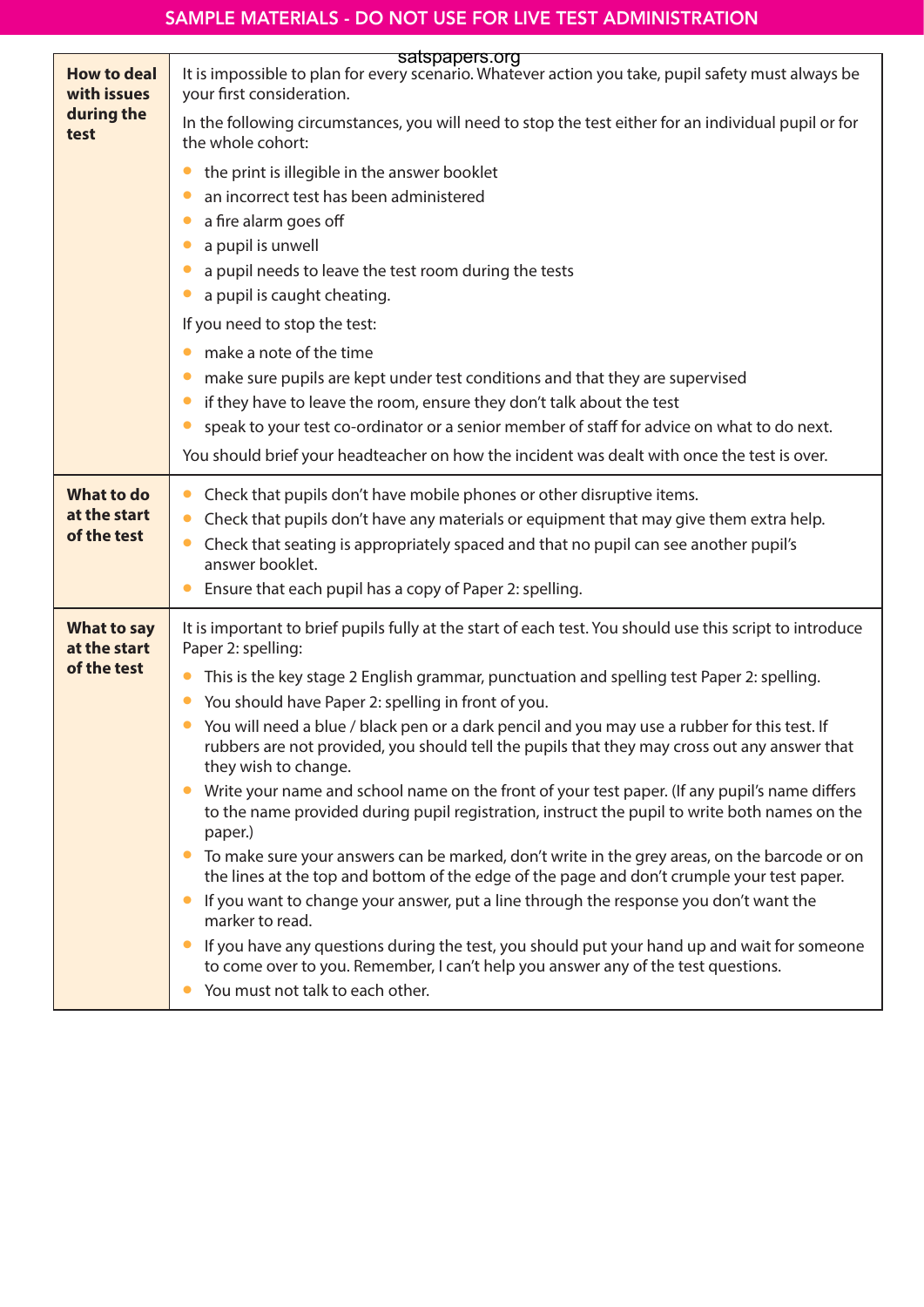## Notes for use of this script

The spelling test should take approximately **15 minutes** to complete, although you should allow the pupils as much time as they need to complete it.

Please read out the instructions below and then ask pupils whether they have any questions.

*Listen carefully to the instructions I am going to give you.*

*I am going to read 20 sentences to you. Each sentence has a word missing in your answer booklet. You should listen carefully to the missing word and fill this in, making sure you spell it correctly.* 

*I will read the word, then the word within a sentence, then repeat the word a third time.*

*Do you have any questions?* 

Once pupils' questions have been answered, you should read the 20 spellings as shown on pages 5 to 7. Leave at least a 12-second gap between spellings.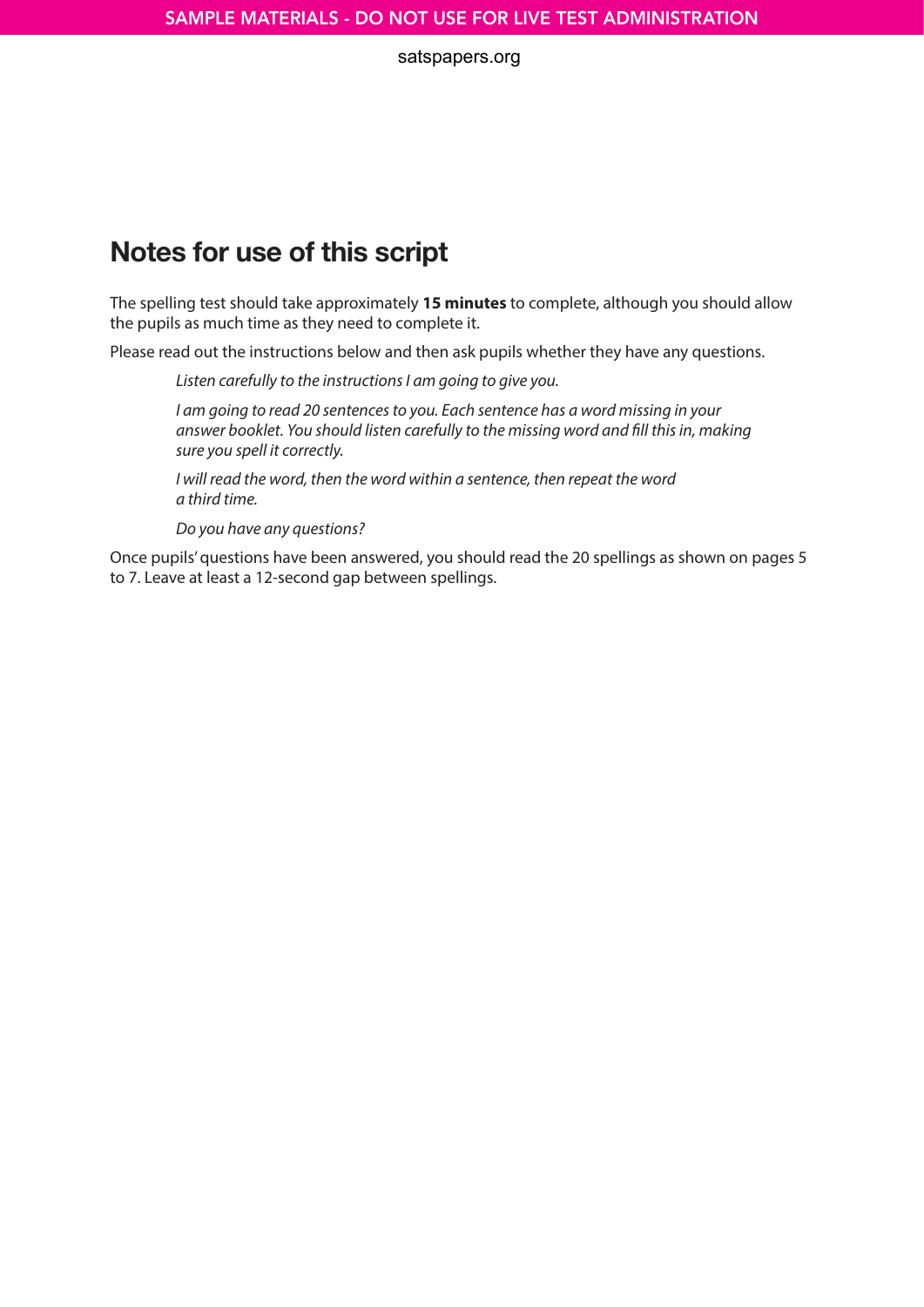## Spelling

Spelling 1: The word is discover. Sara wanted to be an explorer and **discover** new lands. The word is discover.

Spelling 2: The word is mission. The spy was sent on a secret **mission**. The word is **mission**.

Spelling 3: The word is loose. For PE lessons, your clothes should be **loose** and comfortable. The word is **loose**.

Spelling 4: The word is sign. The **sign** showed which way to go. The word is **sign**.

Spelling 5: The word is country. China is a large country. The word is **country**.

Spelling 6: The word is gymnastics. Laura won a medal for **gymnastics**. The word is **gymnastics**.

Spelling 7: The word is edible. Not all berries are **edible**. The word is **edible**.

Spelling 8: The word is posture. Sit up straight to improve your posture. The word is **posture**.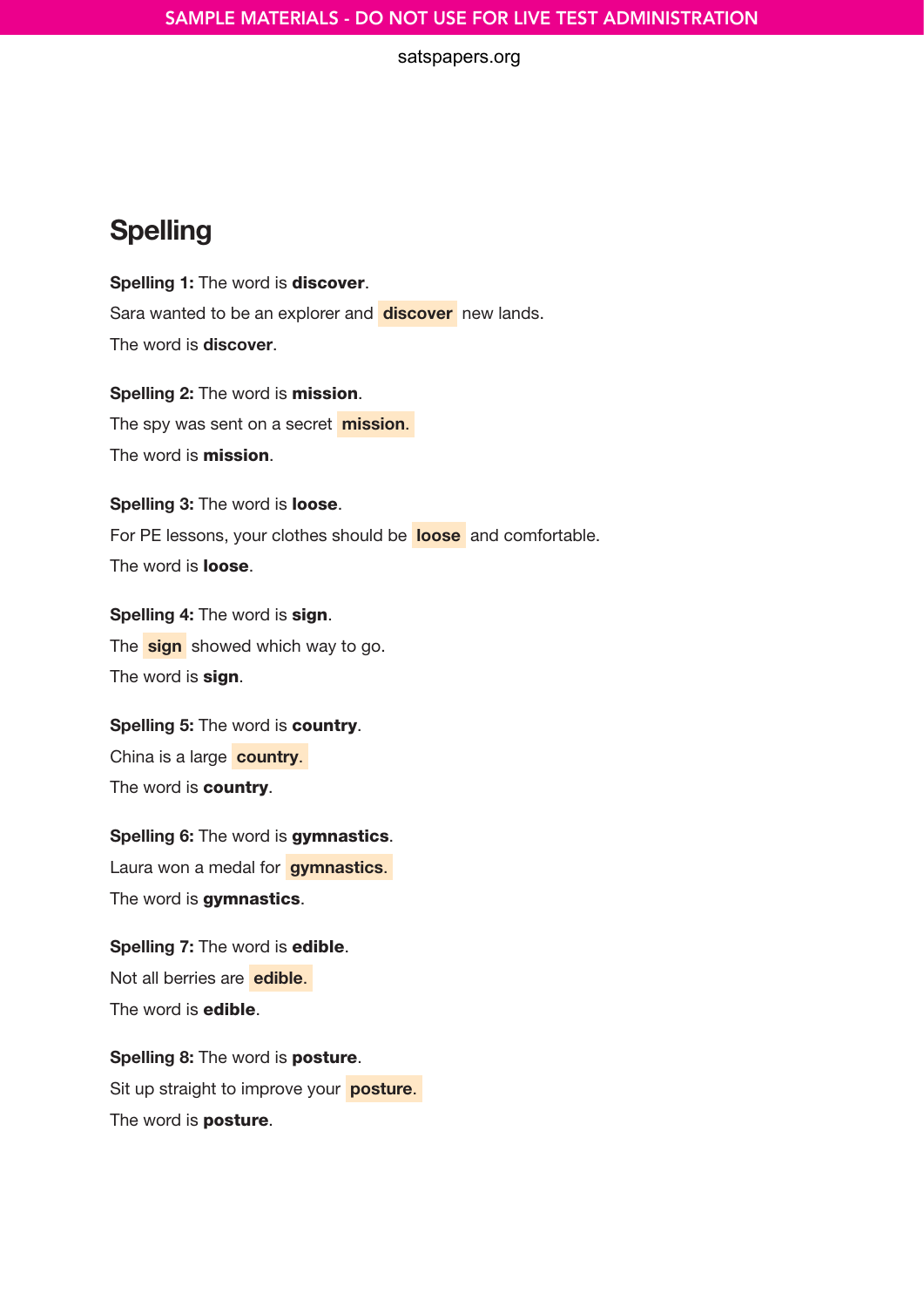#### SAMPLE MATERIALS - DO NOT USE FOR LIVE TEST ADMINISTRATION

#### satspapers.org

Spelling 9: The word is sleigh. Karen went on a sleigh ride in Lapland. The word is **sleigh**.

Spelling 10: The word is delicious. Misha ate a **delicious** chocolate pudding. The word is **delicious**.

Spelling 11: The word is scent. Dogs can follow the **scent** of other animals. The word is **scent**.

Spelling 12: The word is illusion. The magician performed an **illusion**. The word is illusion.

Spelling 13: The word is re-enter. Jane had to re-enter the cloakroom to get her gloves. The word is **re-enter**.

Spelling 14: The word is parachute. The skydiver released her parachute. The word is **parachute**.

Spelling 15: The word is abundance. There is an **abundance** of blackberries at the end of the summer. The word is **abundance**.

Spelling 16: The word is unavoidably. Ali was **unavoidably** late for school. The word is **unavoidably**.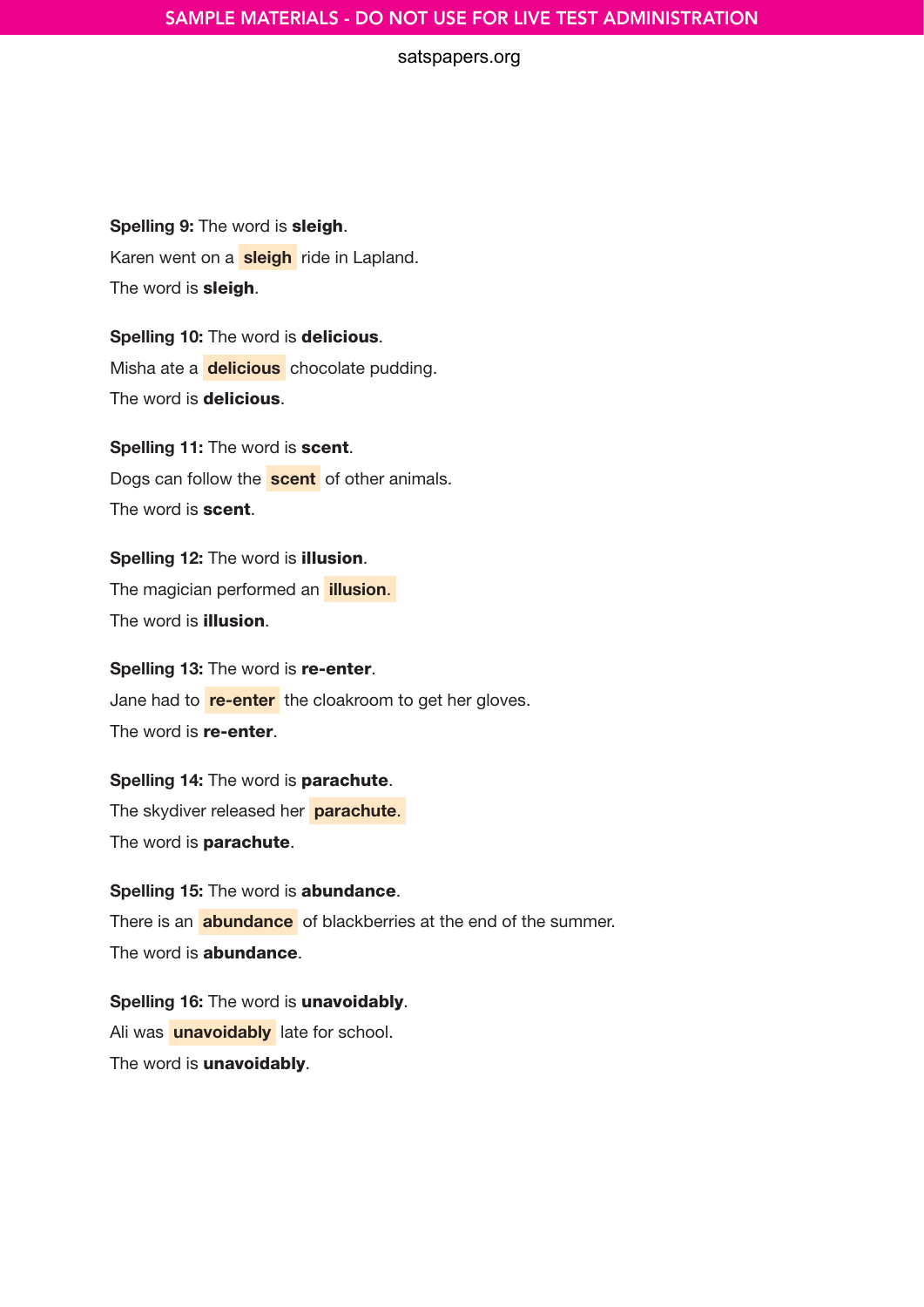#### Spelling 17: The word is dissolve.

First, **dissolve** the sugar in 300ml of hot water. The word is **dissolve**.

#### Spelling 18: The word is ominous.

The grey clouds looked **ominous** in the sky.

The word is **ominous**.

#### Spelling 19: The word is drawer.

Omar put the cutlery back in the drawer.

The word is **drawer**.

## Spelling 20: The word is possession.

Ellen's gold bracelet was her most treasured **possession.** 

The word is **possession**.

#### **You should now read all 20 sentences again.**

Give pupils the opportunity to make any changes they wish to their answers.

At the end of the test read out the instructions below.

'*This is the end of the test. Please put down your pen or pencil*'.

| What to do<br>at the end of<br>the test | If any pupil needs a transcript, complete it with the pupil at the end of the test under test<br>conditions. Particular care should be taken to ensure accurate transcriptions are made and<br>the pupil's answers, including spelling are not corrected or amended.                     |
|-----------------------------------------|------------------------------------------------------------------------------------------------------------------------------------------------------------------------------------------------------------------------------------------------------------------------------------------|
|                                         | Ensure you inform your senior member of staff / test co-ordinator if you have made a<br>transcript, or if a pupil has used a scribe, or word processor or other electronic or technical<br>device. This is so that they can complete the appropriate online notification.                |
|                                         | Make sure you have collected every test. Return them immediately to the senior members of<br>staff who are responsible for collating the tests.                                                                                                                                          |
|                                         | Do not look at, annotate or review pupils' answers in any way (unless it is necessary to<br>make a transcript). If you amend or tamper with pupils' answers, it will be considered<br>maladministration and results could be annulled.<br>Do not keep or photocopy tests for any reason. |